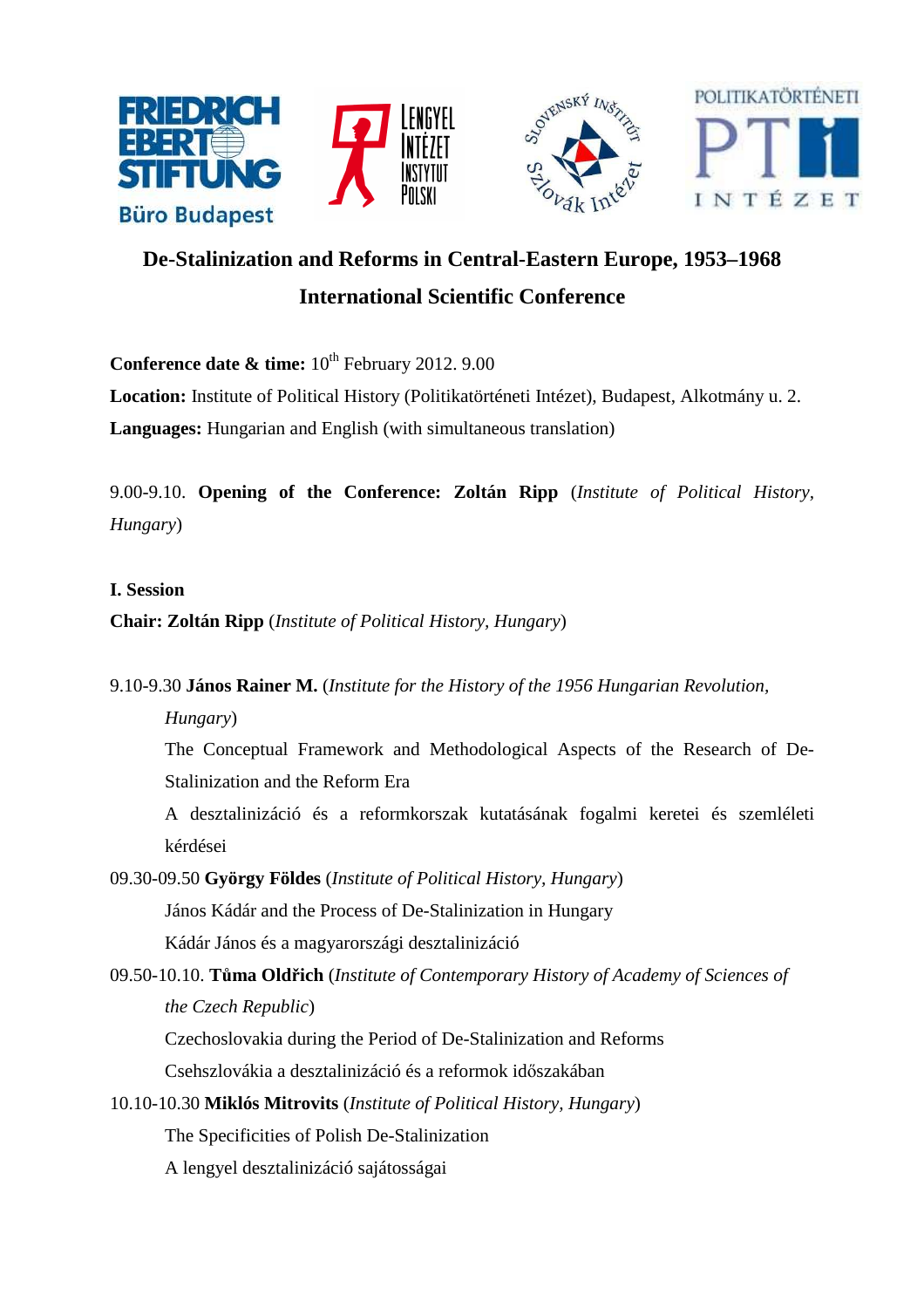# 10.30-10.50 **Discussion**

# 10.50-11.10 **Coffee break**

# **II. Session:**

# **Chair: Dariusz Jarosz** (*Institute of History of Polish Academy of Sciences, Poland*)

- 11.10-11.30 **Csaba Zoltán Novák** (*Gheorghe Sincai Instutute of Social Studies of the Romanian Academy of Sciences, Romania*) The Characteristics of the Romanian De-Stalinization A román desztalinizáció sajátosságai
- 11.30-11.50 **Miroslav Londák** (*Institute of History of Slovak Academy of Sciences, Slovakia*) Slovakia in 1968 Szlovákia 1968-ban
- 11.50-12.10 **Zoltán Ripp** (*Institute of Political History, Hungary*) The Two Phases of De-Stalinization in Hungary and the Revolution of 1956 A desztalinizáció két szakasza Magyarországon és az 1956-os forradalom
- 12.10-12.30 **József Juhász** (*Eötvös Loránd University, Hungary*) The Attempt of the Yugoslavian De-Stalinization A desztalinizáció jugoszláv kísérlete
- 12.30-12.50 **Discussion**

#### 12.50-13.40 **Lunch**

# **III. Session:**

**Chair: Tůma Oldřich** (*Institute of Contemporary History of Academy of Sciences of the Czech Republic*)

#### 13.40-14.00 **István Feitl** (*Institute of Political History, Hungary*)

The De-Stalinization in the Economic Cooperation of Socialist Countries A desztaliniztáció a szocialista országok gazdasági együttműködésében

14.00-14.20 **Dariusz Jarosz** (*Institute of History of Polish Academy of Sciences, Poland*) – **Grzegorz Miernik** (*University of Kielce, Poland*)

The Reasons and Consequences of the Agricultural De-collectivization in Poland A mezőgazdaság dekollektivizálásának okai és következményei Lengyelországban